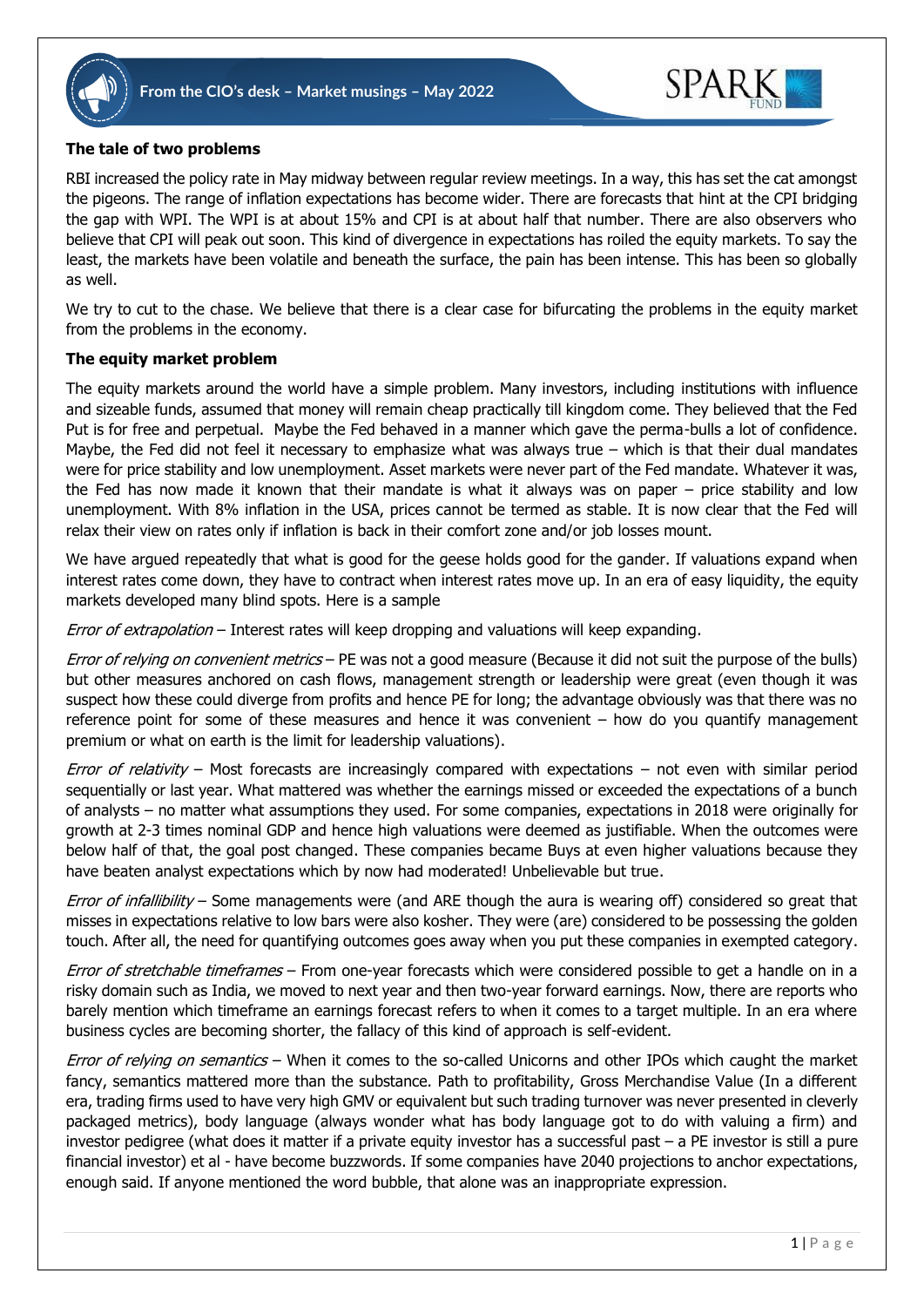



Now that easy liquidity is seemingly deserting the asset markets, fear has started to grip investors. That is the nub of the problem in equity markets. Equity markets are in a nasty hangover which resulted from a motley cocktail of opportunistic positioning, greed & exuberance. Unfortunately, this has always ended badly for investors.

## **The economy problem**

Inflation is the obvious villain. Here, we want to try and see if there is a more sanguine picture ahead.

Let us first look at the trajectory of inflation in India then and now (from 10 years back when there was an inflation/currency scare in emerging markets)

| <b>Particulars - India</b>  | 2012 | 2013 | 2014 | 2018 | 2020   | 2021 | 2022 |
|-----------------------------|------|------|------|------|--------|------|------|
| $CPI (%)*$                  | 9.8  | 8.5  | 8.5  | 4.6  |        | 4.2  | 7.8  |
| WPI $(%)^*$                 | 7.5  | 3.7  | 5.1  | 3.6  | $-1.6$ | 10.7 | 15.1 |
| 10-year Bond rates $(\%)^*$ | 8.7  | 7.7  | 8.8  | 7.8  | 6.1    | 6.0  |      |

Source: Bloomberg; Note: \* the data pertains to the month of April for each year

The CPI is lower now. Note that WPI has a steeper base effect from the recession and WPI was done away with as the primary reference point for policy because of its inherent limitations. Real interest rates were negative for a long time in India (even before 2012) and that was a key problem. Now, the RBI has addressed the issue right when the problem has started to aggravate. This is a crucial point to note.

## Now let us look at CPI in the USA

| <b>Particulars - USA</b> | 2012  | 2013      | 2014 | 2018  | 2020 | 2021 | 2022 |
|--------------------------|-------|-----------|------|-------|------|------|------|
| CPI(%)                   | ر . ے | .         | z.u  | ر . ے | U.3  | ے.4  | 8.3  |
| 10-year bond rates (%)   | 1.9   | <b>1.</b> | 2.6  | 3.0   | 0.6  | ı.c  | 2.9  |

Source: Bloomberg; Note: \* the data pertains to the month of April for each year

India had negative real rates then while the US is in that position now. In fact, it is the first time in over 40 years that the US has real rates are way behind India. We are not suggesting that this is sufficient reason for capital flight from the US to India. While India has always been a high-inflation country, the current inflation problem is imported be it in terms of the source of the category (commodities) or the geography (the developed world). It does not mean the pain is any different. However, it means that we should also pay attention to how India is placed otherwise.

| <b>Particulars</b>                |                                    | <b>FY12</b> | <b>FY13</b> | <b>FY14</b> | <b>FY18</b> | <b>FY20</b> | <b>FY21</b> | <b>FY22</b> |
|-----------------------------------|------------------------------------|-------------|-------------|-------------|-------------|-------------|-------------|-------------|
| Bank NPAs<br>(%)                  | SBI                                | 4.4         | 4.8         | 5.0         | 10.9        | 6.2         | 5.0         | 4.0         |
|                                   | Banking system                     | 2.8         | 3.2         | 4.1         | 11.5        | 8.4         | 7.5         | 6.7         |
|                                   | <b>HDFC Bank</b>                   | 1.0         | 1.0         | 1.0         | 1.3         | 1.3         | 1.3         | 1.2         |
|                                   | Average for SBI, PNB, BOB          | 3.0         | 3.8         | 4.4         | 13.9        | 9.9         | 9.3         | 7.5         |
|                                   | Average for HDFC Bank, Axis, ICICI | 1.9         | 1.8         | 1.8         | 6.0         | 4.1         | 3.5         | 2.6         |
| Bank Credit Growth (%)            |                                    | 19.3        | 14.4        | 14.1        | 10.2        | 5.0         | 5.6         | 9.7         |
| Cement Demand (mmt)               |                                    | 230         | 244         | 251         | 300         | 327         | 324         | 344         |
| Cement Capacity (mmt)             |                                    | 343         | 368         | 386         | 473         | 502         | 518         | 542         |
| Steel Demand (mmt)                |                                    | 71          | 73          | 74          | 91          | 100         | 94          | 106         |
| Steel Capacity (mmt)              |                                    | 91          | 97          | 102         | 138         | 142         | 144         | 154         |
| Hind Unilever Sales Growth (%)    |                                    | 17.0        | 16.2        | 8.1         | 1.1         | 2.6         | 18.1        | 10.6        |
| Asian Paints Profit Growth (%)    |                                    | 15.8        | 13.6        | 8.9         | 2.1         | 25.6        | 7.2         | $-3.9$      |
| Infosys Dollar Revenue Growth (%) |                                    | 17.0        | 5.0         | 11.9        | 7.1         | 8.3         | 5.7         | 20.6        |
| TCS Dollar Revenue Growth (%)     |                                    | 25.0        | 13.1        | 17.0        | 8.5         | 5.7         | 0.0         | 16.4        |
| L&T Order Book/Trailing Sales (X) |                                    | 1.7         | 2.0         | 2.5         | 2.8         | 2.8         | 3.5         | 3.3         |